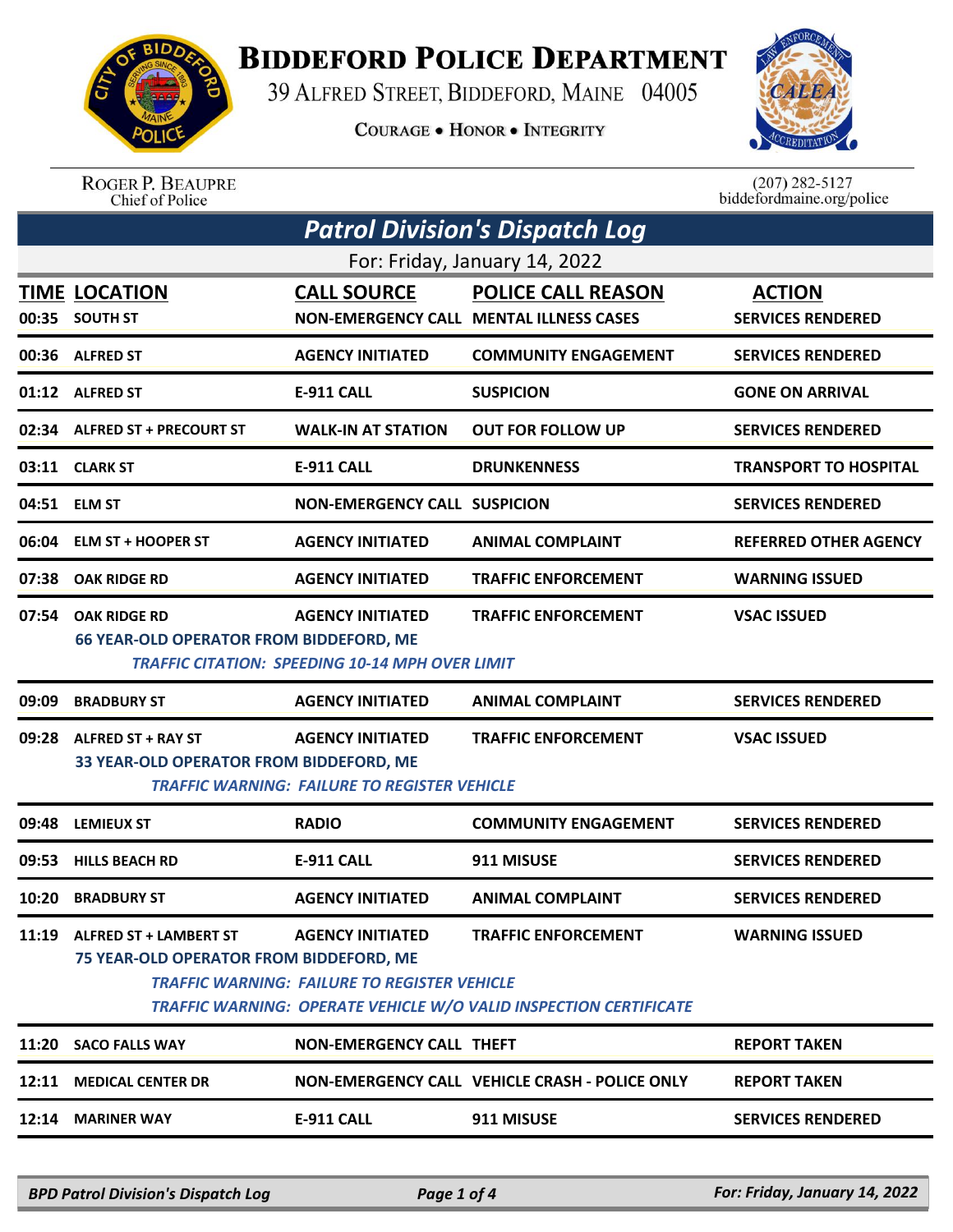| 12:23 | <b>TIME LOCATION</b><br><b>MAIN ST</b>                                                                        | <b>CALL SOURCE</b><br>NON-EMERGENCY CALL PARKING COMPLAINT                           | <b>POLICE CALL REASON</b>                                                                        | <b>ACTION</b><br><b>NO VIOLATION</b> |
|-------|---------------------------------------------------------------------------------------------------------------|--------------------------------------------------------------------------------------|--------------------------------------------------------------------------------------------------|--------------------------------------|
|       | 12:33 ELM ST + HOOPER ST                                                                                      | <b>AGENCY INITIATED</b>                                                              | <b>ANIMAL COMPLAINT</b>                                                                          | <b>SERVICES RENDERED</b>             |
|       | 12:58 ALFRED ST<br>39 YEAR-OLD OPERATOR FROM BIDDEFORD, ME                                                    | <b>AGENCY INITIATED</b>                                                              | <b>TRAFFIC ENFORCEMENT</b><br>TRAFFIC WARNING: OPERATE VEHICLE W/O VALID INSPECTION CERTIFICATE  | <b>WARNING ISSUED</b>                |
|       | 12:59 WASHINGTON ST                                                                                           | <b>WALK-IN AT STATION</b>                                                            | <b>ARTICLES LOST/FOUND</b>                                                                       | <b>REPORT TAKEN</b>                  |
|       | 13:02 OLD ALFRED RD                                                                                           | <b>AGENCY INITIATED</b>                                                              | <b>ANIMAL COMPLAINT</b>                                                                          | <b>SERVICES RENDERED</b>             |
|       | 13:11 ALFRED ST + RAY ST<br>31 YEAR-OLD OPERATOR FROM BIDDEFORD, ME                                           | <b>AGENCY INITIATED</b>                                                              | <b>TRAFFIC ENFORCEMENT</b><br>TRAFFIC WARNING: OPERATE VEHICLE W/O VALID INSPECTION CERTIFICATE  | <b>WARNING ISSUED</b>                |
|       | 13:30 ALFRED ST + MYRTLE ST                                                                                   | <b>AGENCY INITIATED</b>                                                              | <b>TRAFFIC ENFORCEMENT</b>                                                                       | <b>SUMMONS ISSUED</b>                |
|       | DEFENDANT: ROSS MURANO  AGE: 19  RESIDENT OF: BIDDEFORD, ME<br><b>CHARGE: OPERATE VEHICLE WITHOUT LICENSE</b> | <b>TRAFFIC WARNING: FAILURE TO REGISTER VEHICLE</b>                                  |                                                                                                  |                                      |
| 14:08 | <b>MAIN ST</b>                                                                                                | <b>RADIO</b>                                                                         | <b>COMMUNITY ENGAGEMENT</b>                                                                      | <b>SERVICES RENDERED</b>             |
|       | 14:10 LINCOLN ST<br><b>60 YEAR-OLD OPERATOR FROM BIDDEFORD, ME</b>                                            | <b>AGENCY INITIATED</b><br><b>TRAFFIC WARNING: FAILING TO STOP AT STOP SIGN</b>      | <b>TRAFFIC ENFORCEMENT</b>                                                                       | <b>WARNING ISSUED</b>                |
|       | <b>14:55 HILL ST</b>                                                                                          | NON-EMERGENCY CALL HARASSMENT                                                        |                                                                                                  | <b>REPORT TAKEN</b>                  |
|       | 15:01 CLEAVES ST                                                                                              | <b>AGENCY INITIATED</b>                                                              | <b>OUT FOR FOLLOW UP</b>                                                                         | <b>NEGATIVE CONTACT</b>              |
| 15:28 | <b>ALFRED ST + MARINER WAY</b><br><b>41 YEAR-OLD OPERATOR FROM BIDDEFORD, ME</b>                              | <b>AGENCY INITIATED</b><br><b>TRAFFIC WARNING: FAILING TO OBEY RED TRAFFIC LIGHT</b> | <b>TRAFFIC ENFORCEMENT</b>                                                                       | <b>WARNING ISSUED</b>                |
|       | 15:30 ELM ST                                                                                                  |                                                                                      | NON-EMERGENCY CALL VIOL OF BAIL CONDITIONS                                                       | <b>NEGATIVE CONTACT</b>              |
|       | 15:50 ELM ST<br>27 YEAR-OLD OPERATOR FROM BIDDEFORD, ME                                                       | <b>AGENCY INITIATED</b>                                                              | <b>TRAFFIC ENFORCEMENT</b><br>TRAFFIC WARNING: OPERATE VEHICLE W/O VALID INSPECTION CERTIFICATE  | <b>WARNING ISSUED</b>                |
|       | 16:03 ELM ST + LANDRY ST<br><b>36 YEAR-OLD OPERATOR FROM SACO, ME</b>                                         | <b>AGENCY INITIATED</b>                                                              | <b>TRAFFIC ENFORCEMENT</b><br>TRAFFIC CITATION: OPERATE VEHICLE W/O VALID INSPECTION CERTIFICATE | <b>VSAC ISSUED</b>                   |
|       | 16:11 ALFRED ST                                                                                               | <b>E-911 CALL</b>                                                                    | <b>ASSIST: VEHICLE CRASH - FIRE / EMS STATE FORM TAKEN</b>                                       |                                      |
| 16:20 | <b>MAPLEWOOD AVE</b>                                                                                          | <b>AGENCY INITIATED</b>                                                              | <b>OUT FOR FOLLOW UP</b>                                                                         | <b>SERVICES RENDERED</b>             |
| 16:28 | <b>BIRCH ST</b>                                                                                               | <b>NON-EMERGENCY CALL MISUSE OF ID</b>                                               |                                                                                                  | <b>REPORT TAKEN</b>                  |
|       | 16:33 ALFRED ST                                                                                               | <b>AGENCY INITIATED</b>                                                              | <b>OUT FOR FOLLOW UP</b>                                                                         | <b>NEGATIVE CONTACT</b>              |
|       | 16:34 WADLIN RD                                                                                               | <b>WALK-IN AT STATION</b>                                                            | <b>HARASSMENT</b>                                                                                | <b>SERVICES RENDERED</b>             |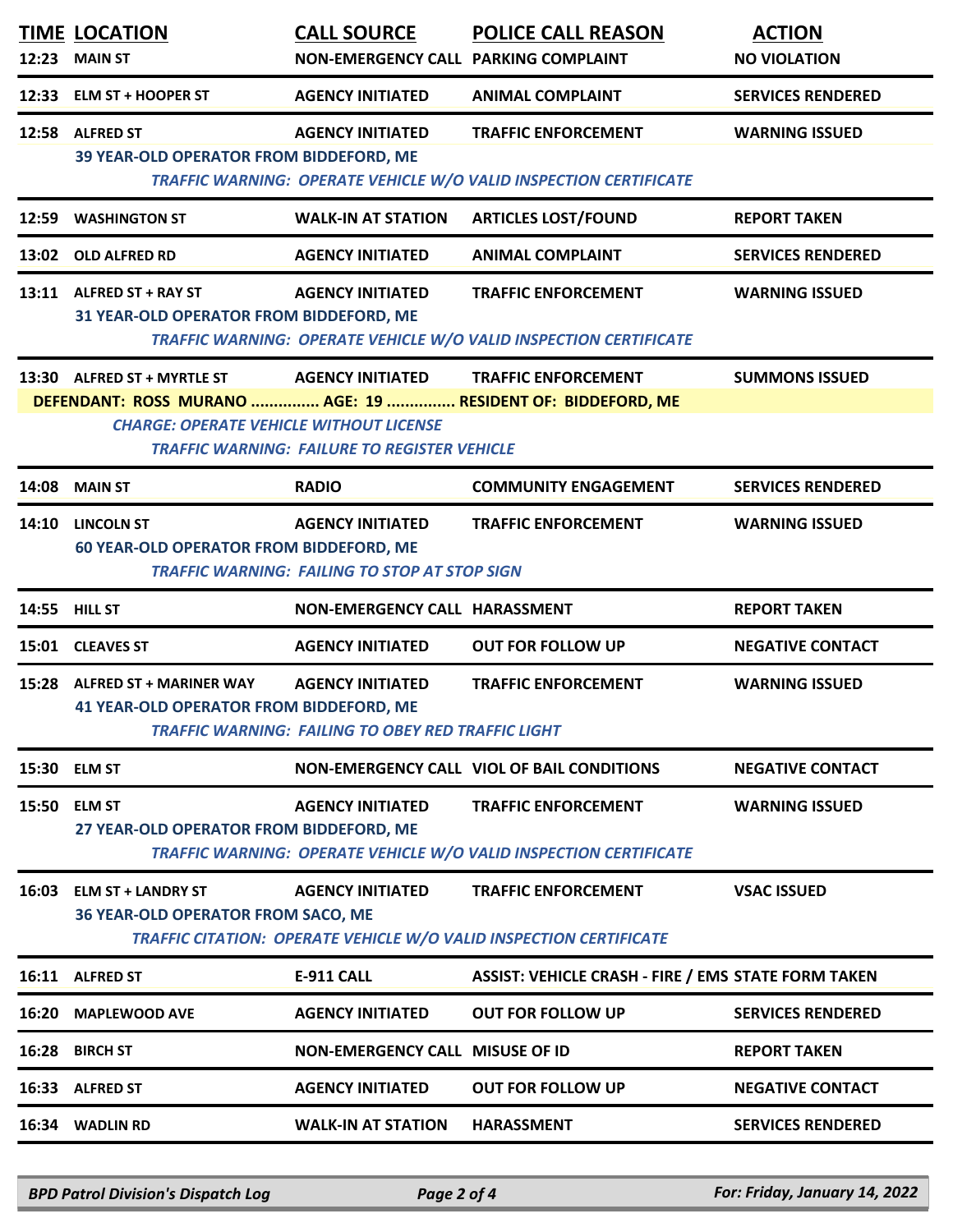| 16:49 | <b>TIME LOCATION</b><br><b>OAK ST</b>                                         | <b>CALL SOURCE</b><br>NON-EMERGENCY CALL WARRANT ARREST                                                                                 | <b>POLICE CALL REASON</b>                                                                       | <b>ACTION</b><br><b>NEGATIVE CONTACT</b> |
|-------|-------------------------------------------------------------------------------|-----------------------------------------------------------------------------------------------------------------------------------------|-------------------------------------------------------------------------------------------------|------------------------------------------|
| 17:17 | <b>BRADBURY ST</b>                                                            | <b>WALK-IN AT STATION</b>                                                                                                               | <b>PAPERWORK</b>                                                                                | <b>SERVICES RENDERED</b>                 |
| 17:33 | <b>CRESCENT ST</b>                                                            | <b>E-911 CALL</b>                                                                                                                       | 911 MISUSE                                                                                      | <b>SERVICES RENDERED</b>                 |
| 17:41 | <b>POOL ST</b>                                                                | <b>NON-EMERGENCY CALL SUSPICION</b>                                                                                                     |                                                                                                 | <b>SERVICES RENDERED</b>                 |
| 17:48 | <b>ELM ST</b>                                                                 | <b>E-911 CALL</b>                                                                                                                       | <b>VEHICLE CRASH - POLICE ONLY</b>                                                              | <b>REPORT TAKEN</b>                      |
| 18:21 | <b>SACO FALLS WAY</b>                                                         | <b>AGENCY INITIATED</b>                                                                                                                 | <b>SUSPICION</b>                                                                                | <b>SERVICES RENDERED</b>                 |
| 18:30 | <b>MAIN ST</b>                                                                | <b>E-911 CALL</b>                                                                                                                       | <b>MENTAL ILLNESS CASES</b>                                                                     | <b>SERVICES RENDERED</b>                 |
| 18:50 | <b>ALFRED ST + BARRA RD</b><br>30 YEAR-OLD OPERATOR FROM BIDDEFORD, ME        | <b>AGENCY INITIATED</b><br><b>TRAFFIC CITATION: SPEEDING 10-14 MPH OVER LIMIT</b>                                                       | <b>TRAFFIC ENFORCEMENT</b>                                                                      | <b>VSAC ISSUED</b>                       |
| 18:50 | <b>MAY ST + PARE ST</b><br>58 YEAR-OLD OPERATOR FROM BIDDEFORD, ME            | <b>AGENCY INITIATED</b><br><b>TRAFFIC WARNING: FAILING TO STOP FOR STOP SIGN</b>                                                        | <b>TRAFFIC ENFORCEMENT</b>                                                                      | <b>WARNING ISSUED</b>                    |
| 19:06 | <b>ALFRED ST + MARINER WAY</b><br>69 YEAR-OLD OPERATOR FROM BIDDEFORD, ME     | <b>AGENCY INITIATED</b><br><b>TRAFFIC WARNING: FAILING TO OBEY RED TRAFFIC LIGHT</b>                                                    | <b>TRAFFIC ENFORCEMENT</b>                                                                      | <b>WARNING ISSUED</b>                    |
| 19:36 | <b>MILE STRETCH RD</b>                                                        | <b>NON-EMERGENCY CALL ALARM - POLICE</b>                                                                                                |                                                                                                 | <b>FALSE ALARM</b>                       |
| 19:51 | <b>BIRCH ST + PROSPECT ST</b><br>33 YEAR-OLD OPERATOR FROM BIDDEFORD, ME      | <b>AGENCY INITIATED</b>                                                                                                                 | <b>TRAFFIC ENFORCEMENT</b><br><b>TRAFFIC WARNING: OPERATING WITHOUT HEADLIGHTS AFTER DARK</b>   | <b>WARNING ISSUED</b>                    |
|       | 21:04 ALFRED ST + MYRTLE ST<br>25 YEAR-OLD OPERATOR FROM BIDDEFORD, ME        | <b>AGENCY INITIATED</b>                                                                                                                 | <b>TRAFFIC ENFORCEMENT</b><br><b>TRAFFIC WARNING: OPERATING WITHOUT HEADLIGHTS AFTER DARK</b>   | <b>WARNING ISSUED</b>                    |
|       | 21:06 ALFRED ST + OLD DOGS LN<br>37 YEAR-OLD OPERATOR FROM SOUTH PORTLAND, ME | <b>AGENCY INITIATED</b><br><b>TRAFFIC WARNING: FAILURE TO REGISTER VEHICLE</b><br><b>TRAFFIC WARNING: SPEEDING 10-14 MPH OVER LIMIT</b> | <b>TRAFFIC ENFORCEMENT</b><br>TRAFFIC WARNING: OPERATE VEHICLE W/O VALID INSPECTION CERTIFICATE | <b>WARNING ISSUED</b>                    |
|       | 21:09 SOUTH ST                                                                | <b>NON-EMERGENCY CALL SUSPICION</b>                                                                                                     |                                                                                                 | <b>CIVIL COMPLAINT</b>                   |
|       | 21:47 SHOPS WAY                                                               | <b>NON-EMERGENCY CALL ALARM - POLICE</b>                                                                                                |                                                                                                 | <b>BUILDING CHECK/SECURE</b>             |
| 21:57 | <b>MAIN ST</b>                                                                | <b>NON-EMERGENCY CALL CHECK WELFARE</b>                                                                                                 |                                                                                                 | <b>NEGATIVE CONTACT</b>                  |
|       | 22:32 OAK ST                                                                  | NON-EMERGENCY CALL WARRANT ARREST                                                                                                       |                                                                                                 | <b>NEGATIVE CONTACT</b>                  |
|       | 22:47 SUMMER ST                                                               | NON-EMERGENCY CALL DISTURBANCE / NOISE                                                                                                  |                                                                                                 | <b>SERVICES RENDERED</b>                 |
|       | 23:25 BEACH HOUSE LN                                                          | <b>AGENCY INITIATED</b>                                                                                                                 | <b>SUSPICIOUS VEHICLE</b>                                                                       | <b>NO VIOLATION</b>                      |
|       | 23:36 SOUTH ST                                                                | <b>NON-EMERGENCY CALL SUSPICION</b>                                                                                                     |                                                                                                 | <b>SERVICES RENDERED</b>                 |

*BPD Patrol Division's Dispatch Log Page 3 of 4 For: Friday, January 14, 2022*